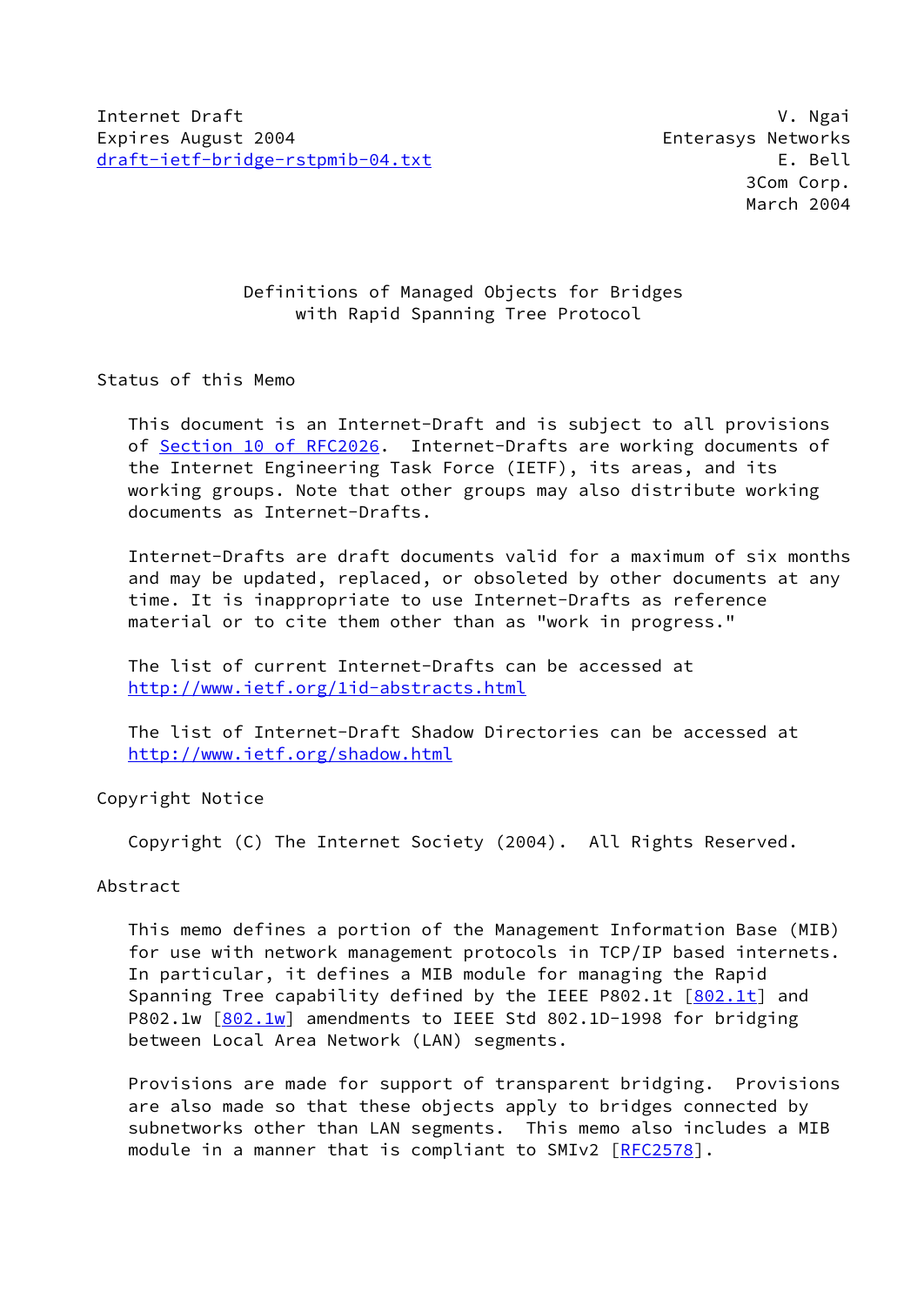Internet Draft **RSTP** (802.1w) MIBs March 2004

This memo supplements [RFC 1493](https://datatracker.ietf.org/doc/pdf/rfc1493) [\[BRIDGEMIB](#page-16-2)] and [RFC 2674](https://datatracker.ietf.org/doc/pdf/rfc2674) [Q-BRIDGE-MIB].

# Table of Contents

| 1 The SNMP Management Framework           | $\overline{3}$ |
|-------------------------------------------|----------------|
|                                           | $\overline{4}$ |
|                                           | $\overline{4}$ |
|                                           | $\overline{4}$ |
|                                           | $\overline{4}$ |
| 3.4 Relationship to Other MIBs            | $\overline{5}$ |
| 3.4.1 Relationship to Original Bridge MIB | $\overline{5}$ |
|                                           | $\overline{5}$ |
|                                           | $\overline{5}$ |
|                                           | 6              |
|                                           | 6              |
|                                           | $\overline{1}$ |
|                                           | 13             |
|                                           | 13             |
|                                           | 14             |
|                                           | 16             |
|                                           | 17             |
|                                           | 18             |
|                                           |                |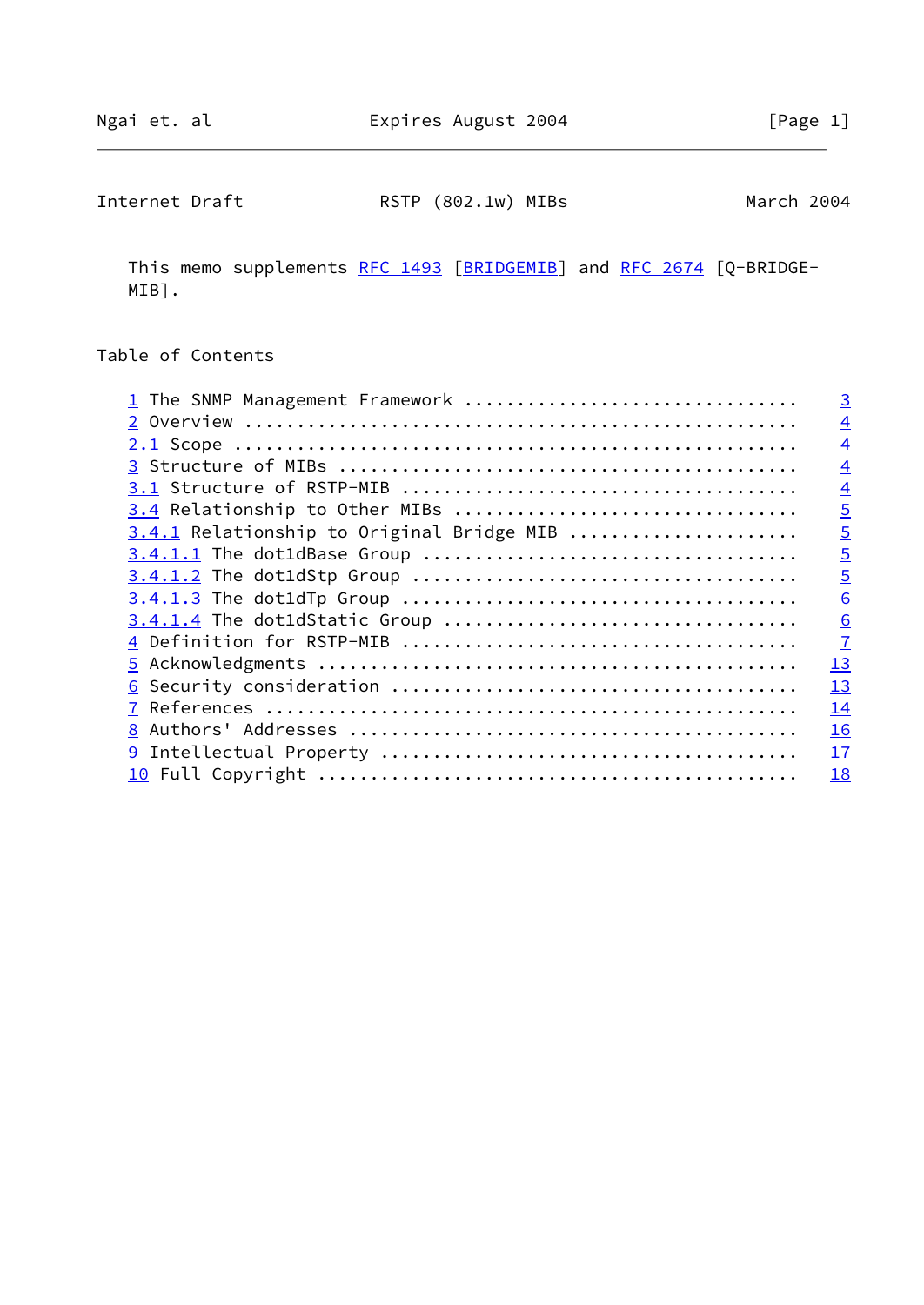Ngai et. al Expires August 2004 [Page 2]

<span id="page-2-1"></span>Internet Draft **RSTP** (802.1w) MIBs March 2004

<span id="page-2-0"></span>[1](#page-2-0). The SNMP Management Framework

 The SNMP Management Framework presently consists of five major components:

- o An overall architecture, described in [RFC 2571 \[RFC2571](https://datatracker.ietf.org/doc/pdf/rfc2571)].
- o Mechanisms for describing and naming objects and events for the purpose of management. The first version of this Structure of Management Information (SMI) is called SMIv1 and described in STD 16, [RFC 1155](https://datatracker.ietf.org/doc/pdf/rfc1155) [[RFC1155](https://datatracker.ietf.org/doc/pdf/rfc1155)], STD 16, [RFC 1212](https://datatracker.ietf.org/doc/pdf/rfc1212) [[RFC1212](https://datatracker.ietf.org/doc/pdf/rfc1212)] and [RFC](https://datatracker.ietf.org/doc/pdf/rfc1215) [1215](https://datatracker.ietf.org/doc/pdf/rfc1215) [[RFC1215](https://datatracker.ietf.org/doc/pdf/rfc1215)]. The second version, called SMIv2, is described in STD 58, [RFC 2578](https://datatracker.ietf.org/doc/pdf/rfc2578) [\[RFC2578](https://datatracker.ietf.org/doc/pdf/rfc2578)], STD 58, [RFC 2579 \[RFC2579](https://datatracker.ietf.org/doc/pdf/rfc2579)] and STD 58, [RFC 2580](https://datatracker.ietf.org/doc/pdf/rfc2580) [[RFC2580](https://datatracker.ietf.org/doc/pdf/rfc2580)].
- o Message protocols for transferring management information. The first version of the SNMP message protocol is called SNMPv1 and described in STD 15, [RFC 1157](https://datatracker.ietf.org/doc/pdf/rfc1157) [[RFC1157\]](https://datatracker.ietf.org/doc/pdf/rfc1157). A second version of the SNMP message protocol, which is not an Internet standards track protocol, is called SNMPv2c and described in [RFC 1901](https://datatracker.ietf.org/doc/pdf/rfc1901) [\[RFC1901](https://datatracker.ietf.org/doc/pdf/rfc1901)] and [RFC 1906 \[RFC1906](https://datatracker.ietf.org/doc/pdf/rfc1906)]. The third version of the message protocol is called SNMPv3 and described in [RFC 1906](https://datatracker.ietf.org/doc/pdf/rfc1906) [\[RFC1906](https://datatracker.ietf.org/doc/pdf/rfc1906)], [RFC 2572](https://datatracker.ietf.org/doc/pdf/rfc2572) [\[RFC2572](https://datatracker.ietf.org/doc/pdf/rfc2572)] and [RFC 2574 \[RFC2574](https://datatracker.ietf.org/doc/pdf/rfc2574)].
- o Protocol operations for accessing management information. The first set of protocol operations and associated PDU formats is described in STD 15, [RFC 1157](https://datatracker.ietf.org/doc/pdf/rfc1157) [[RFC1157\]](https://datatracker.ietf.org/doc/pdf/rfc1157). A second set of protocol operations and associated PDU formats is described in [RFC 1905](https://datatracker.ietf.org/doc/pdf/rfc1905) [[RFC1905](https://datatracker.ietf.org/doc/pdf/rfc1905)].
- o A set of fundamental applications described in [RFC 2573](https://datatracker.ietf.org/doc/pdf/rfc2573) [\[RFC2573](https://datatracker.ietf.org/doc/pdf/rfc2573)] and the view-based access control mechanism described in [RFC 2575](https://datatracker.ietf.org/doc/pdf/rfc2575) [\[RFC2575](https://datatracker.ietf.org/doc/pdf/rfc2575)].

 A more detailed introduction to the current SNMP Management Framework can be found in [RFC 2570](https://datatracker.ietf.org/doc/pdf/rfc2570) [\[RFC2570](https://datatracker.ietf.org/doc/pdf/rfc2570)].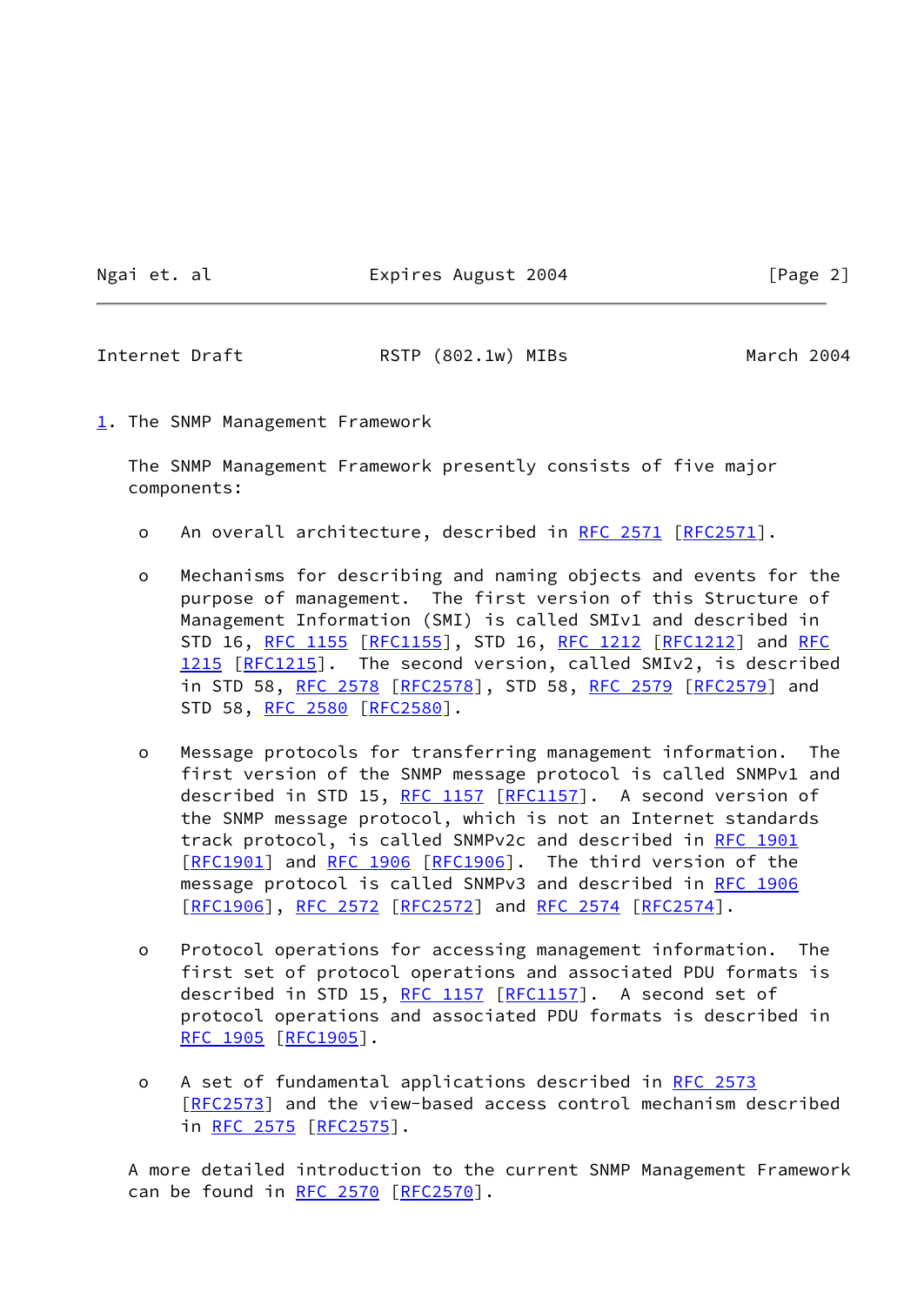Managed objects are accessed via a virtual information store, termed the Management Information Base or MIB. Objects in the MIB are defined using the mechanisms defined in the SMI.

 This memo specifies a MIB module that is compliant to the SMIv2. A MIB conforming to the SMIv1 can be produced through the appropriate translations. The resulting translated MIB must be semantically equivalent, except where objects or events are omitted because no translation is possible (use of Counter64). Some machine readable information in SMIv2 will be converted into textual descriptions in SMIv1 during the translation process. However, this loss of machine

| [Page 3]<br>Ngai et. al |  |  |  | Expires August 2004 |  |  |
|-------------------------|--|--|--|---------------------|--|--|
|-------------------------|--|--|--|---------------------|--|--|

<span id="page-3-1"></span>Internet Draft **RSTP** (802.1w) MIBs March 2004

 readable information is not considered to change the semantics of the MTR.

#### <span id="page-3-0"></span>[2](#page-3-0). Overview

 A common device present in many networks is the Bridge. This device is used to connect Local Area Network segments below the network layer. These devices are often known as 'layer 2 switches'.

 There are two major modes defined for this bridging: Source-Route and transparent. Source-Route bridging is described by IEEE 802.5 [802.5] and is not discussed further in this document.

 The transparent method of bridging is defined by IEEE 802.1D-1998 [\[802.1D](#page-16-3)] Managed objects for that original specification of transparent bridging were defined in [RFC 1493](https://datatracker.ietf.org/doc/pdf/rfc1493) [[BRIDGEMIB\]](#page-16-2).

### <span id="page-3-2"></span>[2.1](#page-3-2). Scope

 This MIB includes a comprehensive set of managed objects which attempts to match the set defined in IEEE P[802.1t](#page-16-0)  $[802.1t]$  and  $P802.1w [\underline{802.1w}]$ .

# <span id="page-3-3"></span>[3](#page-3-3). Structure of MIBs

 This document defines additional managed objects for Rapid Spanning Tree Protocol defined by IEEE P802.1t and IEEE P802.1w, on top of those existing in the original BRIDGE-MIB module defined in [\[BRIDGEMIB](#page-16-2)]: that MIB module is to be maintained unchanged for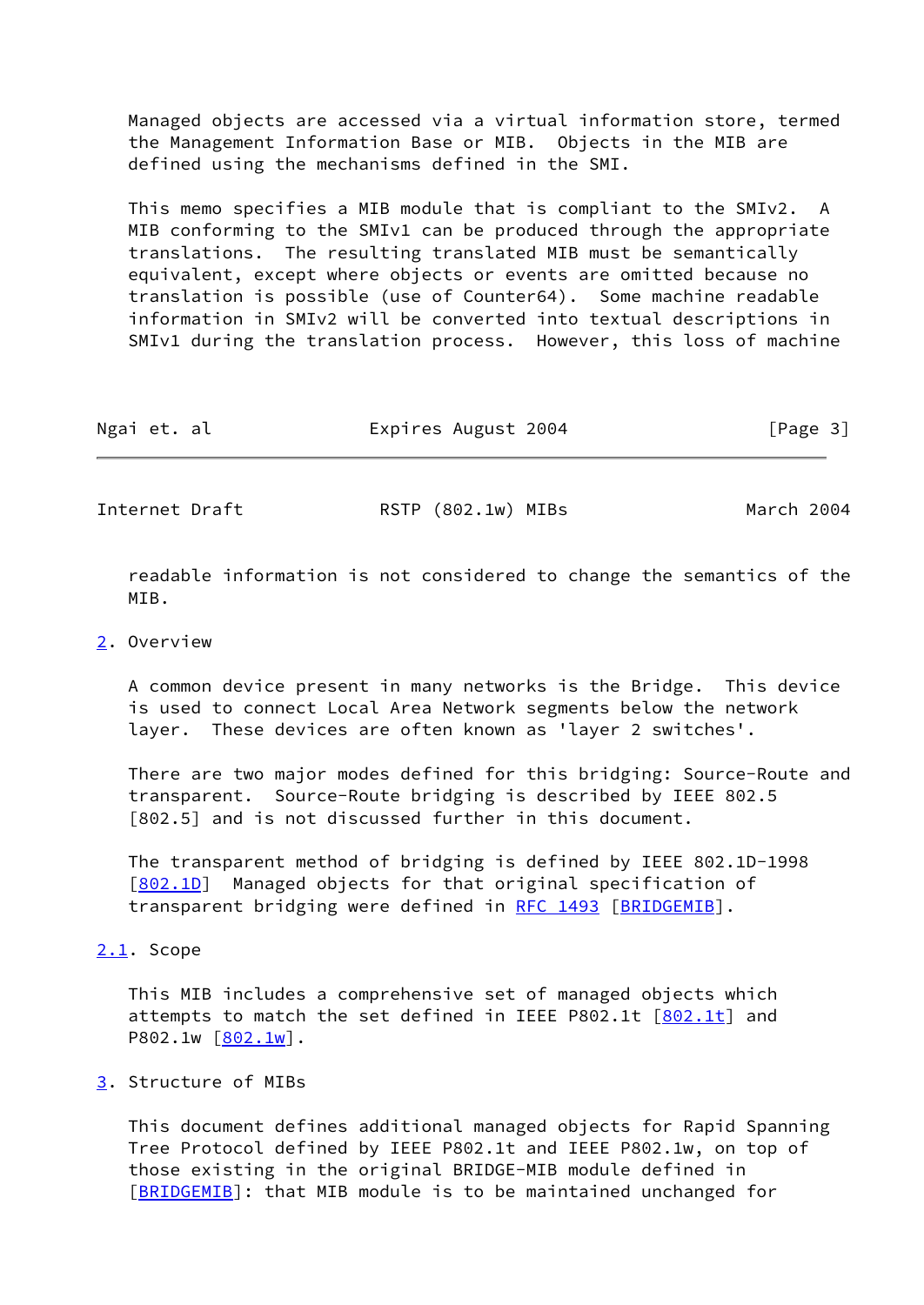backwards compatibility. [Section 3.4.1](#page-5-0) of the present document contains some recommendations regarding usage of objects in the original bridge MIB by devices implementing the enhancements defined here.

<span id="page-4-0"></span>[3.1](#page-4-0). Structure of RSTP-MIB

 Objects in this MIB are defined as an addition to the dot1dStp group in the original bridge MIB [BRIDGE-MIB]. The overall structure is shown below:

<span id="page-4-2"></span>

| Ngai et. al                                                                                                                                                                          | Expires August 2004 |                                                                                               | [Page 4]                                                                                            |
|--------------------------------------------------------------------------------------------------------------------------------------------------------------------------------------|---------------------|-----------------------------------------------------------------------------------------------|-----------------------------------------------------------------------------------------------------|
| Internet Draft                                                                                                                                                                       | RSTP (802.1w) MIBs  |                                                                                               | March 2004                                                                                          |
| Bridge MIB Name                                                                                                                                                                      |                     | IEEE 802.1 Reference                                                                          |                                                                                                     |
| dot1dStp<br>dot1dStpVersion<br>dot1dStpTxHoldCount<br>dot1dStpPathCostDefault<br>dot1dStpExtPortTable                                                                                |                     |                                                                                               | $(w)$ 17.16.1 ForceVersion<br>(w) 17.16.6 TxHoldCount                                               |
| dot1dStpPortProtocolMigration<br>dot1dStpPortAdminEdgePort<br>dot1dStpPortOperEdgePort<br>dot1dStpPortAdminPointToPoint<br>dot1dStpPortOperPointToPoint<br>dot1dStpPortAdminPathCost |                     | $(w)$ 17.18.10<br>$(t)$ 18.3.3<br>$(t)$ 18.3.4<br>$(w)$ 6.4.3<br>$(w)$ 6.4.3<br>$(D)$ 8.5.5.3 | mcheck<br>adminEdgePort<br>operEdgePort<br>adminPointToPointMAC<br>operPointToPointMAC<br>Path Cost |

# <span id="page-4-1"></span>[3.4](#page-4-1). Relationship to Other MIBs

 As described above, some IEEE 802.1D management objects have not been included in this MIB because they overlap with objects in other MIBs applicable to a bridge implementing this MIB. In particular, it is assumed that a bridge implementing this MIB will implement the original bridge MIB [\[BRIDGEMIB](#page-16-2)].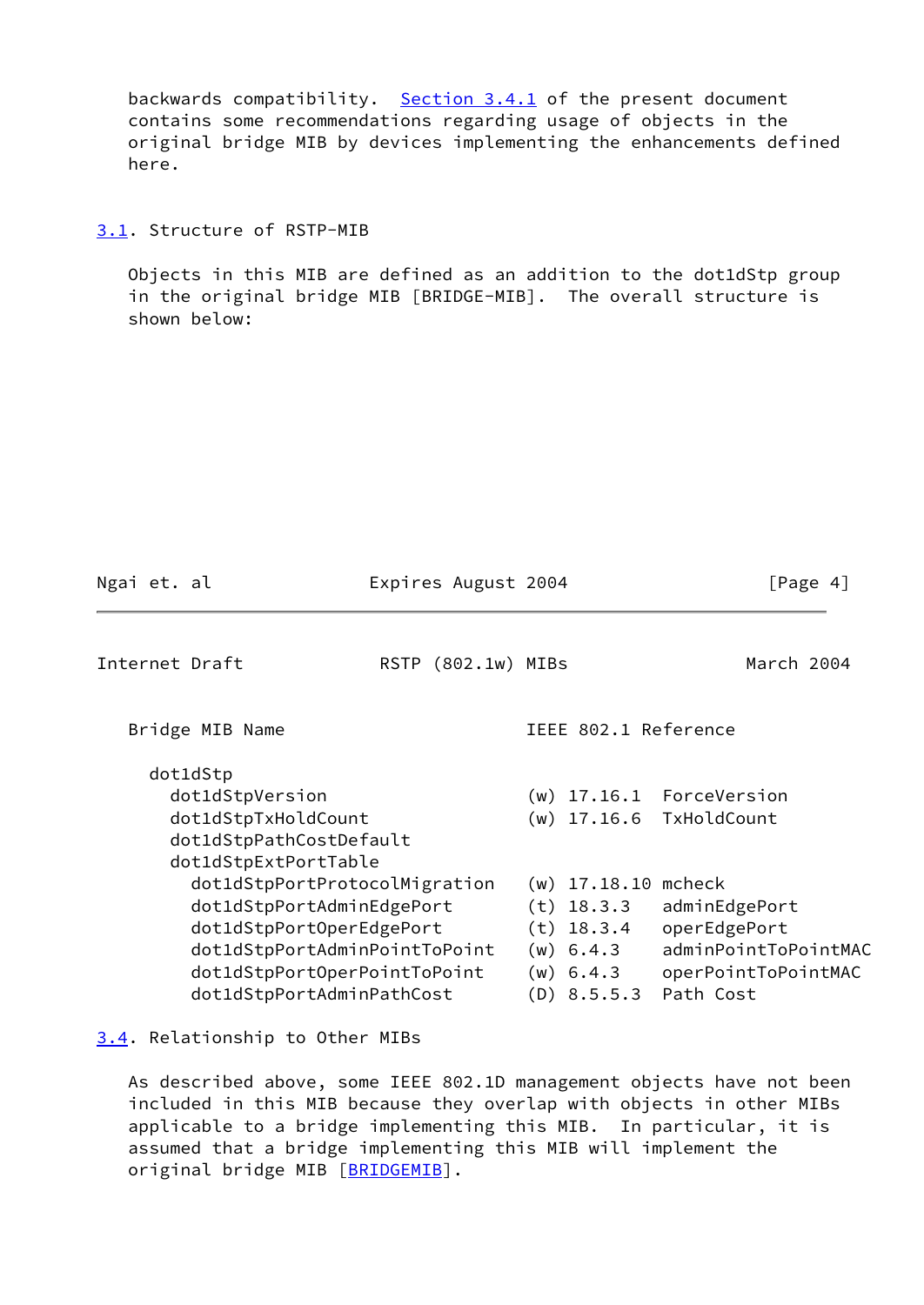### <span id="page-5-0"></span>[3.4.1](#page-5-0). Relation to Original Bridge MIB

 This section defines how objects in the original bridge MIB module [\[BRIDGEMIB](#page-16-2)] should be represented for devices which implement all the MIB modules described in this memo. Some of the old objects are less useful in such devices but must still be implemented for reasons of backwards compatibility.

<span id="page-5-1"></span>[3.4.1.1](#page-5-1). The dot1dBase Group

 This mandatory group contains the objects which are applicable to all types of bridges. Interpretation of this group is unchanged.

<span id="page-5-2"></span>[3.4.1.2](#page-5-2). The dot1dStp Group

 This group contains the objects that denote the bridge's state with respect to the Spanning Tree Protocol. If a node does not implement the Spanning Tree Protocol, this group will not be implemented.

 In a device supporting the Spanning Tree Algorithm and Protocol defined in IEEE 802.1D-1998 Clause 8, interpretation of this group is unchanged.

 In a device supporting the Rapid Spanning Tree Algorithm and Protocol defined in IEEE 802.1w Clause 17, the interpretation of objects in this group is unchanged except for those listed below:

<span id="page-5-3"></span>

| Ngai et. al    |                                                                                                                              |  | Expires August 2004 |  | [Page 5]   |  |
|----------------|------------------------------------------------------------------------------------------------------------------------------|--|---------------------|--|------------|--|
| Internet Draft |                                                                                                                              |  | RSTP (802.1w) MIBs  |  | March 2004 |  |
|                | dot1dStpPriority<br>Definition remains unchanged, but the permissible values are<br>changed to $0-61440$ , in steps of 4096. |  |                     |  |            |  |
|                | dot1dStpPortPriority<br>Definition remains unchanged, but the permissible values are<br>changed to $0-240$ , in steps of 16. |  |                     |  |            |  |
|                | dot1dStpTimeSinceTopologyChange<br>The time since the tcWhile timer for any port on this Bridge was<br>non-zero.             |  |                     |  |            |  |
|                | dot1dStpTopChanges<br>The number of times that there have been at least one non-zero<br>tcWhile timer on this Bridge.        |  |                     |  |            |  |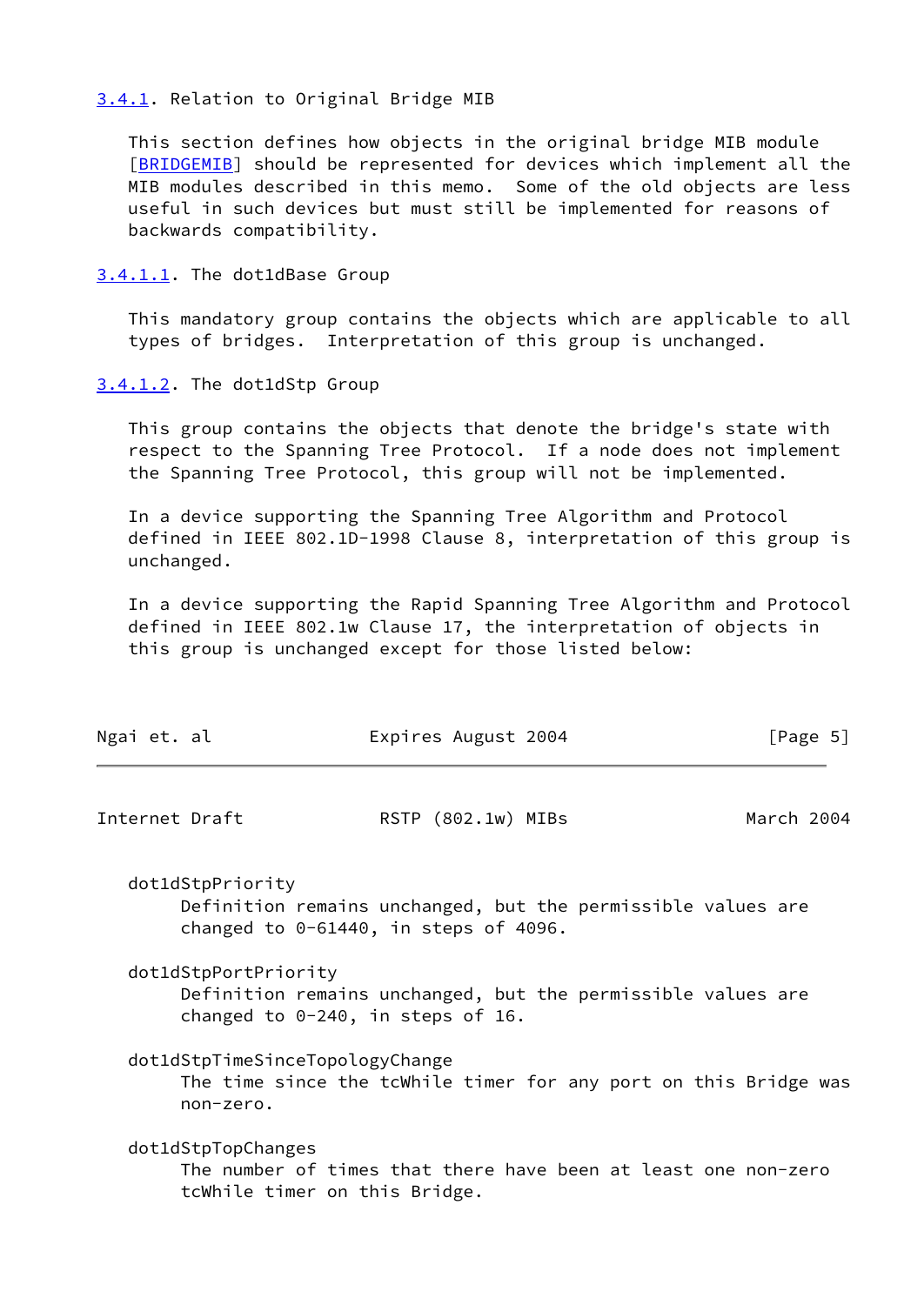In a device supporting the 32-bit default Path Costs defined in IEEE 802.1t Table 8-5, the interpretation of objects in this group is unchanged except for the following:

dot1dStpPortPathCost

 Definition remains unchanged, but the permissible values are extended to 1-200,000,000.

<span id="page-6-0"></span>[3.4.1.3](#page-6-0). The dot1dTp Group

 This group contains objects that describe the entity's state with respect to transparent bridging. Interpretation for this group is unchanged.

<span id="page-6-1"></span>[3.4.1.4](#page-6-1). The dot1dStatic Group

 This group contains objects that describe the entity's state with respect to destination-address filtering. Interpretation for this group is unchanged.

<span id="page-6-3"></span><span id="page-6-2"></span>

| Ngai et. al                    | Expires August 2004                                 | [Page 6]   |
|--------------------------------|-----------------------------------------------------|------------|
| Internet Draft                 | RSTP (802.1w) MIBs                                  | March 2004 |
| 4. Definitions for RSTP-MIB    |                                                     |            |
| RSTP-MIB DEFINITIONS ::= BEGIN |                                                     |            |
|                                | -- MIB for IEEE 802.1w Rapid Spanning Tree Protocol |            |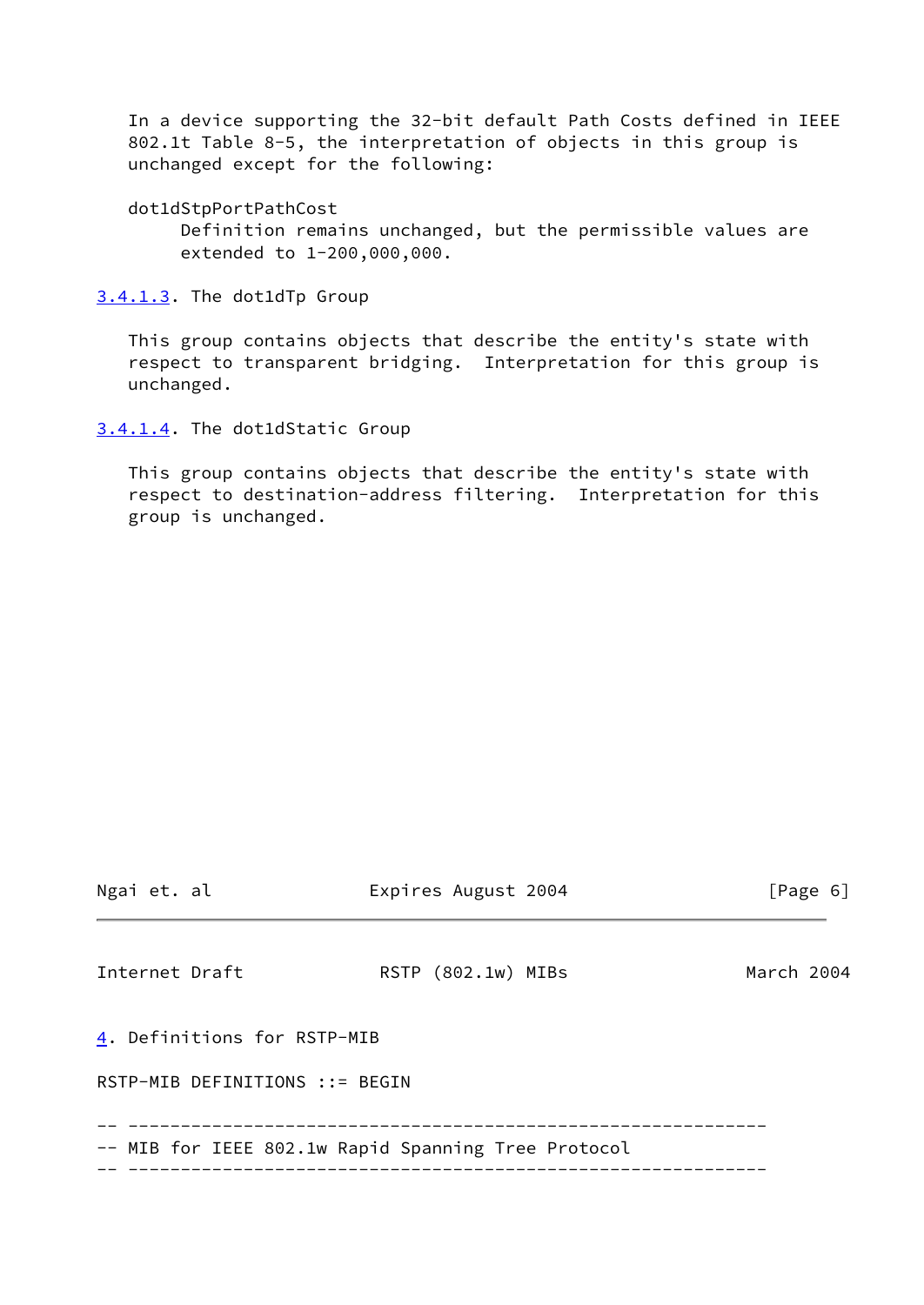```
IMPORTS
    MODULE-IDENTITY, OBJECT-TYPE, Integer32
        FROM SNMPv2-SMI
    TruthValue
        FROM SNMPv2-TC
    MODULE-COMPLIANCE, OBJECT-GROUP
        FROM SNMPv2-CONF
    dot1dBridge, dot1dStp, dot1dStpPortEntry
        FROM BRIDGE-MIB;
rstpMIB MODULE-IDENTITY
    LAST-UPDATED "200403210000Z"
    ORGANIZATION "IETF Bridge MIB Working Group"
    CONTACT-INFO
        "Email: Bridge-mib@ietf.org"
    DESCRIPTION
        "The Bridge MIB Extension module for managing devices
         that support the Rapid Spanning Tree Protocol defined
         by IEEE 802.1w."
    REVISION "200403210000Z"
    DESCRIPTION
         "Draft 4"
     ::= { dot1dBridge 11 }
-- -------------------------------------------------------------
-- Addition to the dot1dStp group
-- -------------------------------------------------------------
dot1dStpVersion OBJECT-TYPE
   SYNTAX INTEGER {
                    stpCompatible(0),
                    rstp(2)
 }
    MAX-ACCESS read-write
    STATUS current
    DESCRIPTION
        "The version of Spanning Tree Protocol the bridge is
         currently running. The value 'stpCompatible(0)'
         indicates the Spanning Tree Protocol specified in
         IEEE 802.1D and 'rstp(2)' indicates the Rapid Spanning
Ngai et. al Expires August 2004 [Page 7]
Internet Draft RSTP (802.1w) MIBs March 2004
```
Tree Protocol specified in IEEE 802.1w. New value may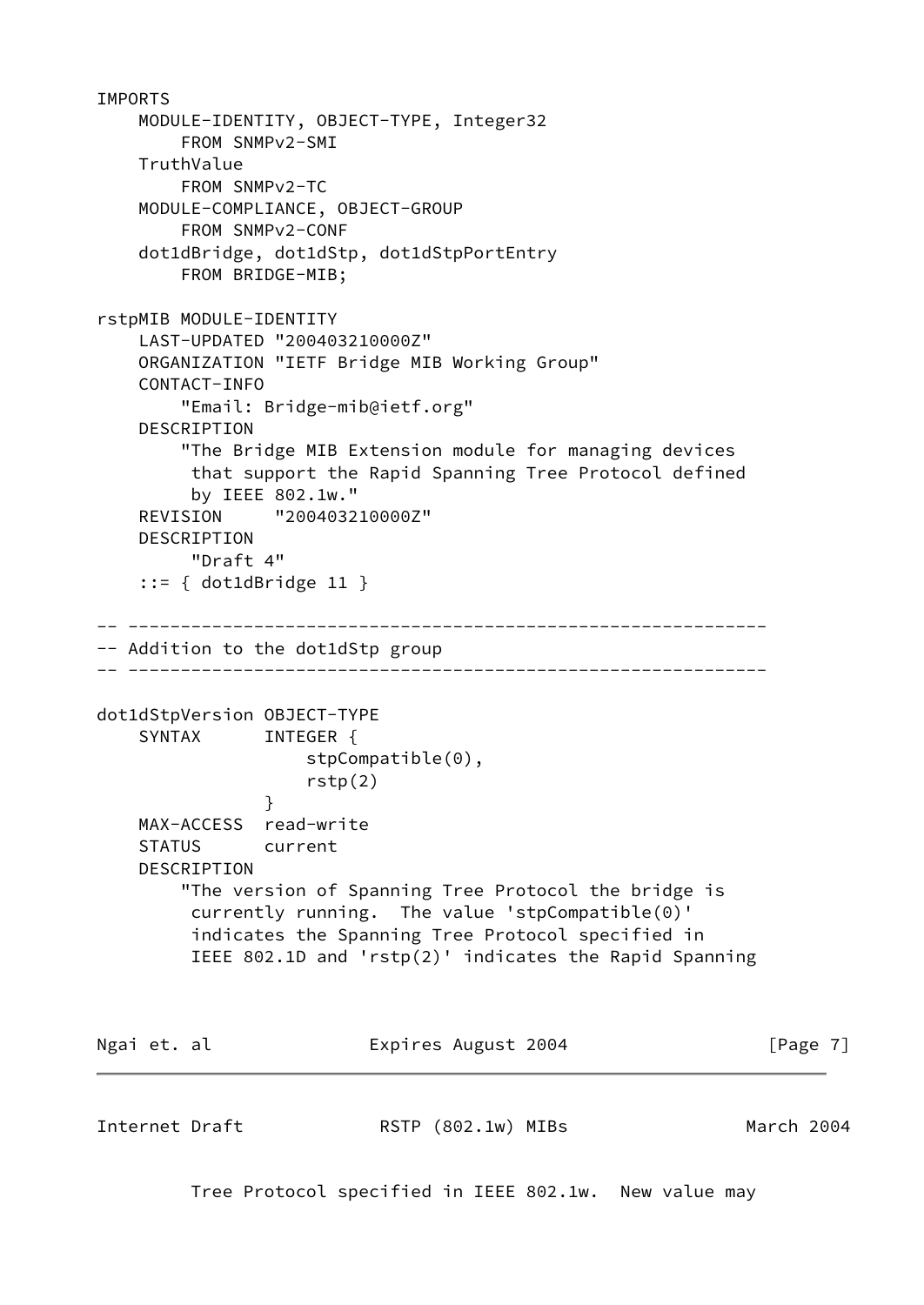```
 be defined as future versions of the protocol become
          available."
     REFERENCE
         "IEEE 802.1w clause 14.8.1, 17.12, 17.16.1"
     DEFVAL { rstp }
     ::= { dot1dStp 16 }
dot1dStpTxHoldCount OBJECT-TYPE
    SYNTAX Integer32 (1..10)
    MAX-ACCESS read-write
     STATUS current
    DESCRIPTION
         "The value used by the Port Transmit state machine to limit
         the maximum transmission rate."
     REFERENCE
         "IEEE 802.1w clause 17.16.6"
    DEFVAL { 3 }
     ::= { dot1dStp 17 }
dot1dStpPathCostDefault OBJECT-TYPE
    SYNTAX INTEGER {
                     stp8021d1998(1),
                    stp8021t2001(2)
 }
    MAX-ACCESS read-write
     STATUS current
     DESCRIPTION
         "The version of the Spanning Tree default Path Costs that
         are to be used by this Bridge. A value of 8021d1998(1)
         uses the 16-bit default Path Costs from IEEE Std. 802.1D-1998.
         A value of stp8021t2001(2) uses the 32-bit default Path
         Costs from IEEE Std. 802.1t."
    REFERENCE
         "IEEE 802.1D & 802.1t Table 8-5"
     ::= { dot1dStp 18 }
dot1dStpExtPortTable OBJECT-TYPE
    SYNTAX SEQUENCE OF Dot1dStpExtPortEntry
    MAX-ACCESS not-accessible
    STATUS current
    DESCRIPTION
         "A table that contains port-specific Rapid Spanning Tree
         information."
     ::= { dot1dStp 19 }
dot1dStpExtPortEntry OBJECT-TYPE
     SYNTAX Dot1dStpExtPortEntry
```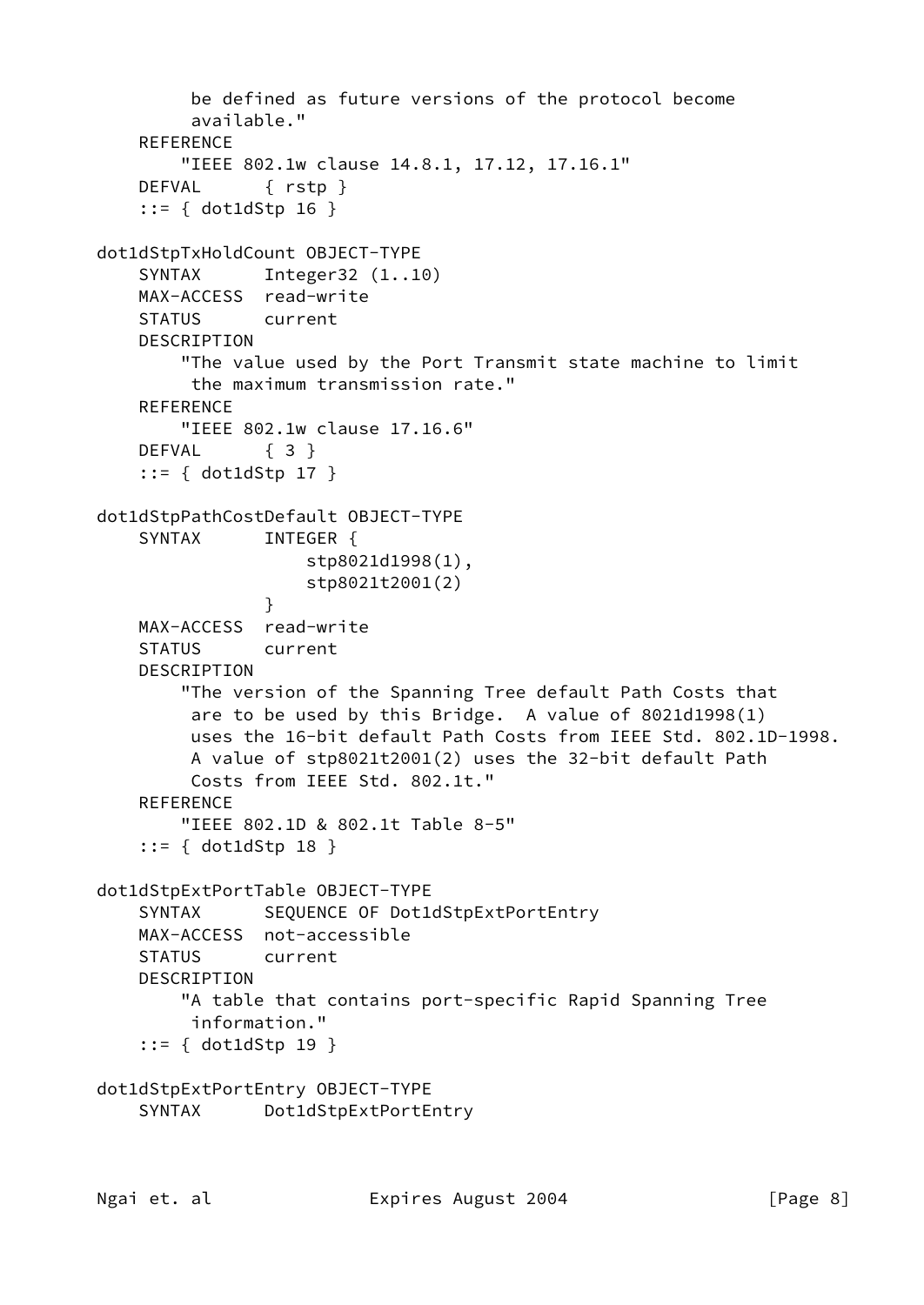```
Internet Draft RSTP (802.1w) MIBs March 2004
     MAX-ACCESS not-accessible
     STATUS current
     DESCRIPTION
         "A list of Rapid Spanning Tree information maintained by
          each port."
     AUGMENTS { dot1dStpPortEntry }
     ::= { dot1dStpExtPortTable 1 }
Dot1dStpExtPortEntry ::=
     SEQUENCE {
         dot1dStpPortProtocolMigration
             TruthValue,
         dot1dStpPortAdminEdgePort
             TruthValue,
         dot1dStpPortOperEdgePort
             TruthValue,
         dot1dStpPortAdminPointToPoint
             INTEGER,
         dot1dStpPortOperPointToPoint
             TruthValue,
         dot1dStpPortAdminPathCost
             Integer32
     }
dot1dStpPortProtocolMigration OBJECT-TYPE
     SYNTAX TruthValue
     MAX-ACCESS read-write
     STATUS current
     DESCRIPTION
         "When operating in RSTP (version 2) mode, writing TRUE(1)
          to this object forces this port to transmit RSTP BPDUs.
          Any other operation on this object has no effect and
          it always returns FALSE(2) when read."
    REFERENCE
         "IEEE 802.1w clause 14.8.2.4, 17.18.10, 17.26"
     ::= { dot1dStpExtPortEntry 1 }
dot1dStpPortAdminEdgePort OBJECT-TYPE
     SYNTAX TruthValue
     MAX-ACCESS read-write
     STATUS current
     DESCRIPTION
         "The administrative value of the Edge Port parameter. A
          value of TRUE(1) indicates that this port should be
          assumed as an edge-port and a value of FALSE(2) indicates
          that this port should be assumed as a non-edge-port."
```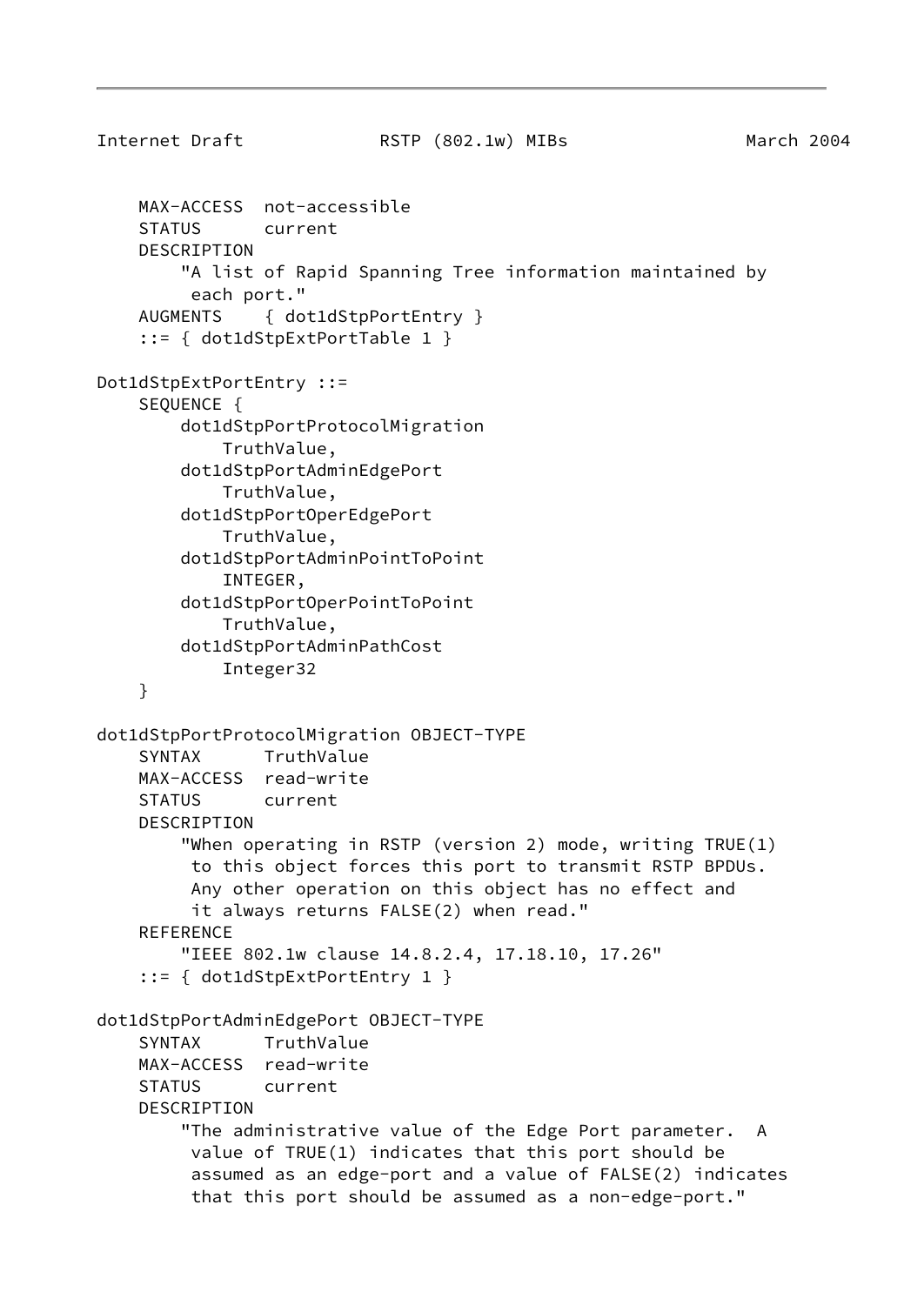REFERENCE "IEEE 802.1t clause 14.8.2, 18.3.3"

| Ngai et. al |                                |                                             | Expires August 2004                                                                                                                                                                                                                                                                                                                                                                                                                                                                                                                                                                                                                                                                                                | [Page 9]   |
|-------------|--------------------------------|---------------------------------------------|--------------------------------------------------------------------------------------------------------------------------------------------------------------------------------------------------------------------------------------------------------------------------------------------------------------------------------------------------------------------------------------------------------------------------------------------------------------------------------------------------------------------------------------------------------------------------------------------------------------------------------------------------------------------------------------------------------------------|------------|
|             |                                | Internet Draft                              | RSTP (802.1w) MIBs                                                                                                                                                                                                                                                                                                                                                                                                                                                                                                                                                                                                                                                                                                 | March 2004 |
|             |                                |                                             | $::= \{ dot1dStepExtPortEntry 2 \}$                                                                                                                                                                                                                                                                                                                                                                                                                                                                                                                                                                                                                                                                                |            |
|             | SYNTAX<br><b>STATUS</b>        | DESCRIPTION<br>a BPDU."<br><b>REFERENCE</b> | dot1dStpPortOperEdgePort OBJECT-TYPE<br>TruthValue<br>MAX-ACCESS read-only<br>current<br>"The operational value of the Edge Port parameter.<br>object is initialized to the value of<br>dot1dStpPortAdminEdgePort and is set FALSE on reception of<br>"IEEE 802.1t clause 14.8.2, 18.3.4"<br>$::= \{ dot1dStepExtPortEntry 3 \}$                                                                                                                                                                                                                                                                                                                                                                                   | The        |
|             |                                |                                             | dot1dStpPortAdminPointToPoint OBJECT-TYPE                                                                                                                                                                                                                                                                                                                                                                                                                                                                                                                                                                                                                                                                          |            |
|             | <b>SYNTAX</b><br><b>STATUS</b> |                                             | INTEGER {<br>$forceTrue(0)$ ,<br>$forceFalse(1)$ ,<br>auto(2)<br>ł<br>MAX-ACCESS read-write<br>current                                                                                                                                                                                                                                                                                                                                                                                                                                                                                                                                                                                                             |            |
|             | <b>REFERENCE</b>               | DESCRIPTION                                 | "The administrative point-to-point status of the LAN segment<br>attached to this port. A value of forceTrue(0) indicates that<br>this port should always be treated as if it is connected to<br>a point-to-point link. A value of forceFalse(1) indicates<br>that this port should be treated as having a shared media<br>connection. A value of auto(2) indicates that this port is<br>considered to have a point-to-point link if it is an Aggregator<br>and all of its members are aggregatable, or if the MAC entity<br>is configured for full duplex operation, either through<br>auto-negotiation or by management means."<br>"IEEE 802.1w clause 6.4.3, 6.5, 14.8.2"<br>$::= \{ dot1dStepExtPortEntry 4 \}$ |            |

dot1dStpPortOperPointToPoint OBJECT-TYPE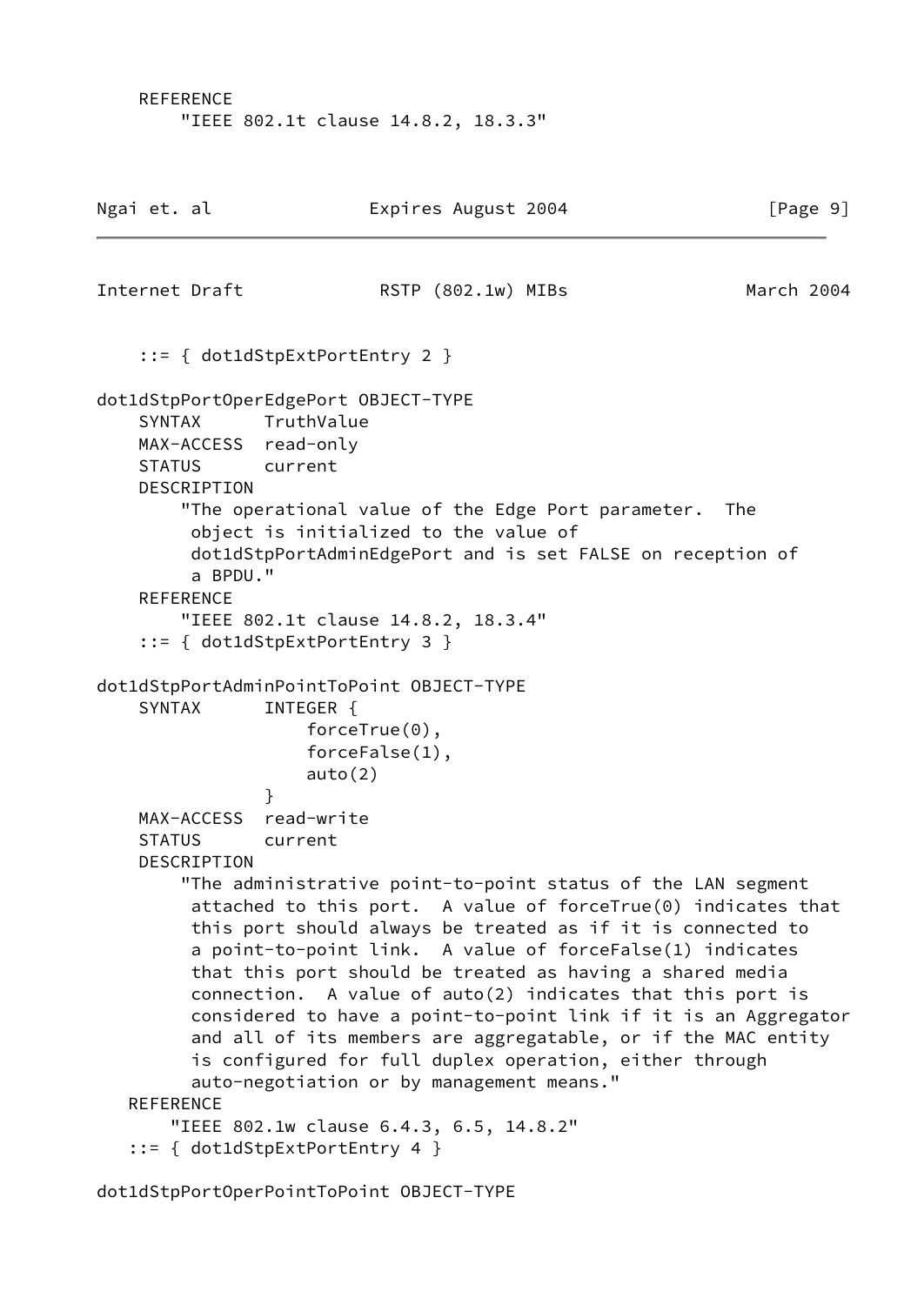SYNTAX TruthValue MAX-ACCESS read-only STATUS current DESCRIPTION "The operational point-to-point status of the LAN segment attached to this port. It indicates whether a port is considered to have a point-to-point connection or not. The value is determined by management or by auto-detection, as described in the dot1dStpPortAdminPointToPoint object." Ngai et. al  $\qquad \qquad$  Expires August 2004  $[Page 10]$ Internet Draft **RSTP** (802.1w) MIBs March 2004 **REFERENCE**  "IEEE 802.1w clause 6.4.3, 6.5, 14.8.2" ::= { dot1dStpExtPortEntry 5 } dot1dStpPortAdminPathCost OBJECT-TYPE SYNTAX Integer32 (0..200000000) MAX-ACCESS read-write STATUS current DESCRIPTION "The administratively assigned value for the contribution of this port to the path cost of paths towards the spanning tree root. Writing a value of '0' assigns the automatically calculated default Path Cost value to the port. If the default Path Cost is being used, this object returns '0' when read. This complements the object dot1dStpPortPathCost or dot1dStpPortPathCost32, which returns the operational value of the path cost." REFERENCE "IEEE 802.1D-1998: Section 8.5.5.3" ::= { dot1dStpExtPortEntry 6 } -- ------------------------------------------------------------- -- rstpMIB - Conformance Information -- ------------------------------------------------------------ rstpConformance OBJECT IDENTIFIER ::= { rstpMIB 1 }

rstpGroups OBJECT IDENTIFIER ::= { rstpConformance 1 }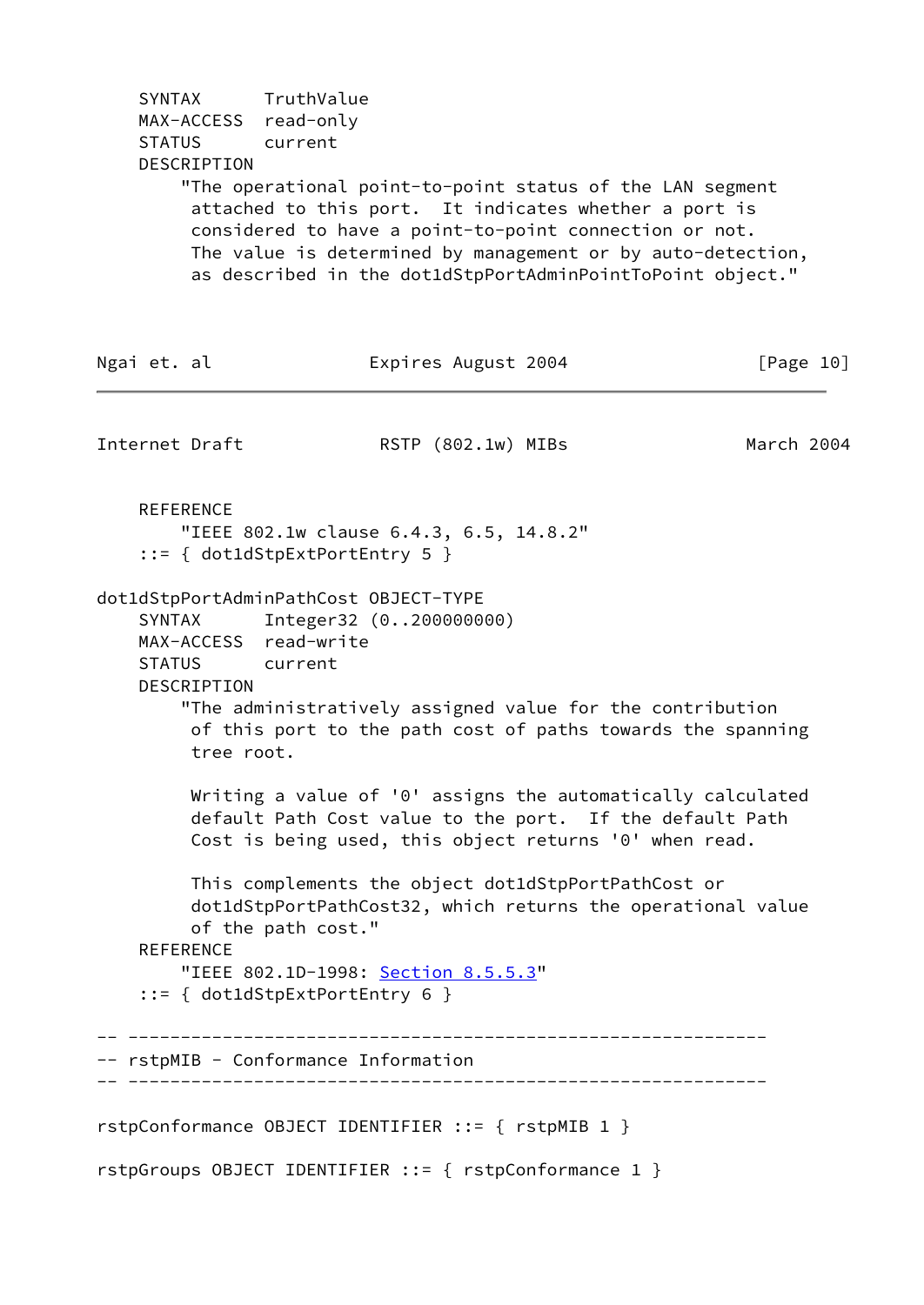rstpCompliances OBJECT IDENTIFIER ::= { rstpConformance 2 }

-- ------------------------------------------------------------- -- Units of conformance -- -------------------------------------------------------------

rstpBridgeGroup OBJECT-GROUP OBJECTS { dot1dStpVersion, dot1dStpTxHoldCount } STATUS current DESCRIPTION "Rapid Spanning Tree information for the bridge." ::= { rstpGroups 1 }

Ngai et. al **Expires August 2004** [Page 11] Internet Draft **RSTP** (802.1w) MIBs March 2004 rstpDefaultPathCostGroup OBJECT-GROUP OBJECTS { dot1dStpPathCostDefault } STATUS current DESCRIPTION "Default Spanning Tree path cost information." ::= { rstpGroups 2 } rstpPortGroup OBJECT-GROUP OBJECTS { dot1dStpPortProtocolMigration, dot1dStpPortAdminEdgePort, dot1dStpPortOperEdgePort, dot1dStpPortAdminPointToPoint, dot1dStpPortOperPointToPoint, dot1dStpPortAdminPathCost } STATUS current DESCRIPTION "Rapid Spanning Tree information for individual ports."  $::=$  { rstpGroups 3 } -- -------------------------------------------------------------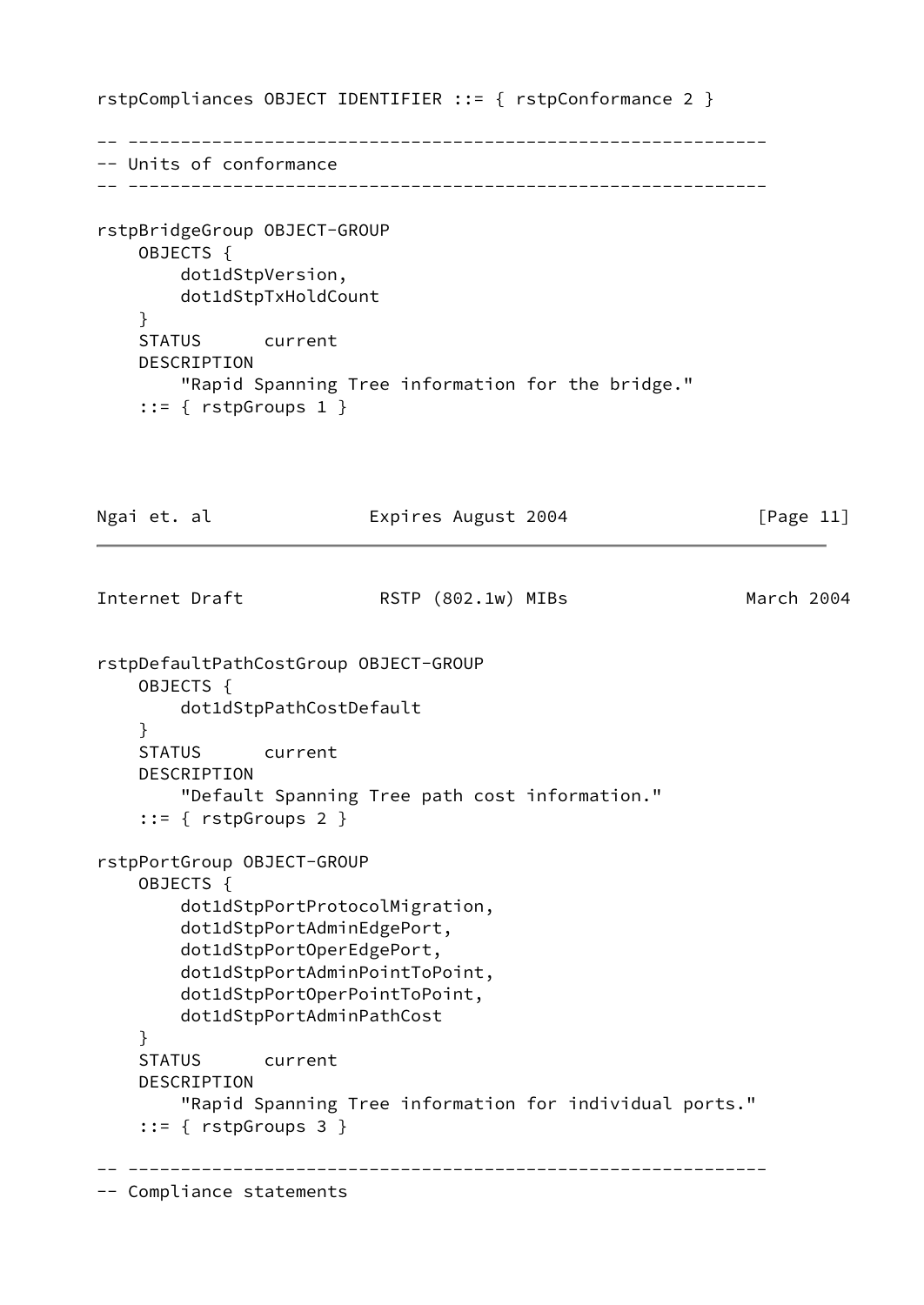```
-- -------------------------------------------------------------
rstpCompliance MODULE-COMPLIANCE
    STATUS current
    DESCRIPTION
         "The compliance statement for device support of bridging
          services."
    MODULE
         MANDATORY-GROUPS {
             rstpBridgeGroup,
             rstpPortGroup
         }
         GROUP rstpDefaultPathCostGroup
             DESCRIPTION
                 "Support for this group is mandatory only if
                  both 16-bit and 32-bit Path Costs are supported."
     ::= { rstpCompliances 1 }
```
END

<span id="page-13-1"></span>

| Ngai et. al    | Expires August 2004 | [Page 12]  |
|----------------|---------------------|------------|
|                |                     |            |
| Internet Draft | RSTP (802.1w) MIBs  | March 2004 |

# <span id="page-13-0"></span>[5](#page-13-0). Acknowledgments

 This document was produced on behalf of the Bridge MIB Working Group in the Operations and Management area of the Internet Engineering Task Force.

 The authors wish to thank the members of the Bridge MIB Working Group, especially Alex Ruzin, for their comments and suggestions which improved this effort.

# <span id="page-13-2"></span>[6](#page-13-2). Security Considerations

 There are a number of management objects defined in this MIB that have a MAX-ACCESS clause of read-write and/or read-create. Such objects may be considered sensitive or vulnerable in some network environments. The support for SET operations in a non-secure environment without proper protection can have a negative effect on network operations.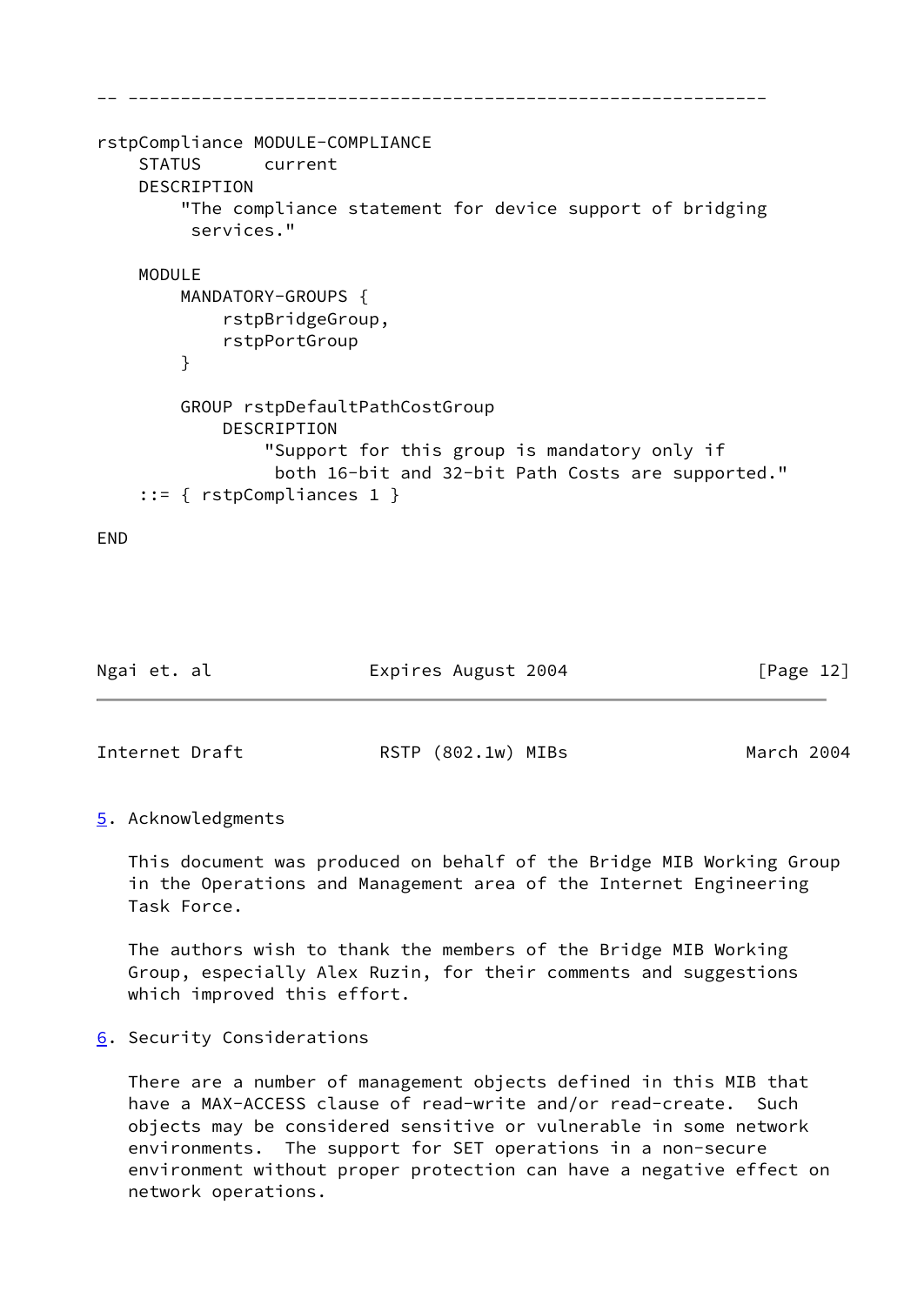SNMPv1 by itself is not a secure environment. Even if the network itself is secure (for example by using IPSec), even then, there is no control as to who on the secure network is allowed to access and GET/SET (read/change/create/delete) the objects in this MIB.

 It is recommended that the implementers consider the security features as provided by the SNMPv3 framework. Specifically, the use of the User-based Security Model [USM] and the View-based Access Control Model [VACM] is recommended.

<span id="page-14-1"></span><span id="page-14-0"></span>

| Internet Draft    |                         | RSTP (802.1w) MIBs | March 2004                                                                                                                |
|-------------------|-------------------------|--------------------|---------------------------------------------------------------------------------------------------------------------------|
| 7. References     |                         |                    |                                                                                                                           |
| [RFC2571]         | 1999.                   |                    | Harrington, D., Presuhn, R., and B. Wijnen, An Architecture<br>for Describing SNMP Management Frameworks, RFC 2571, April |
| $\lceil$ RFC1155] | 16, RFC 1155, May 1990. |                    | Rose, M., and K. McCloghrie, Structure and Identification<br>of Management Information for TCP/IP-based Internets, STD    |
| [RFC1212]         |                         |                    | Rose, M., and K. McCloghrie, Concise MIB Definitions, STD                                                                 |

Ngai et. al  $\qquad \qquad$  Expires August 2004 [Page 13]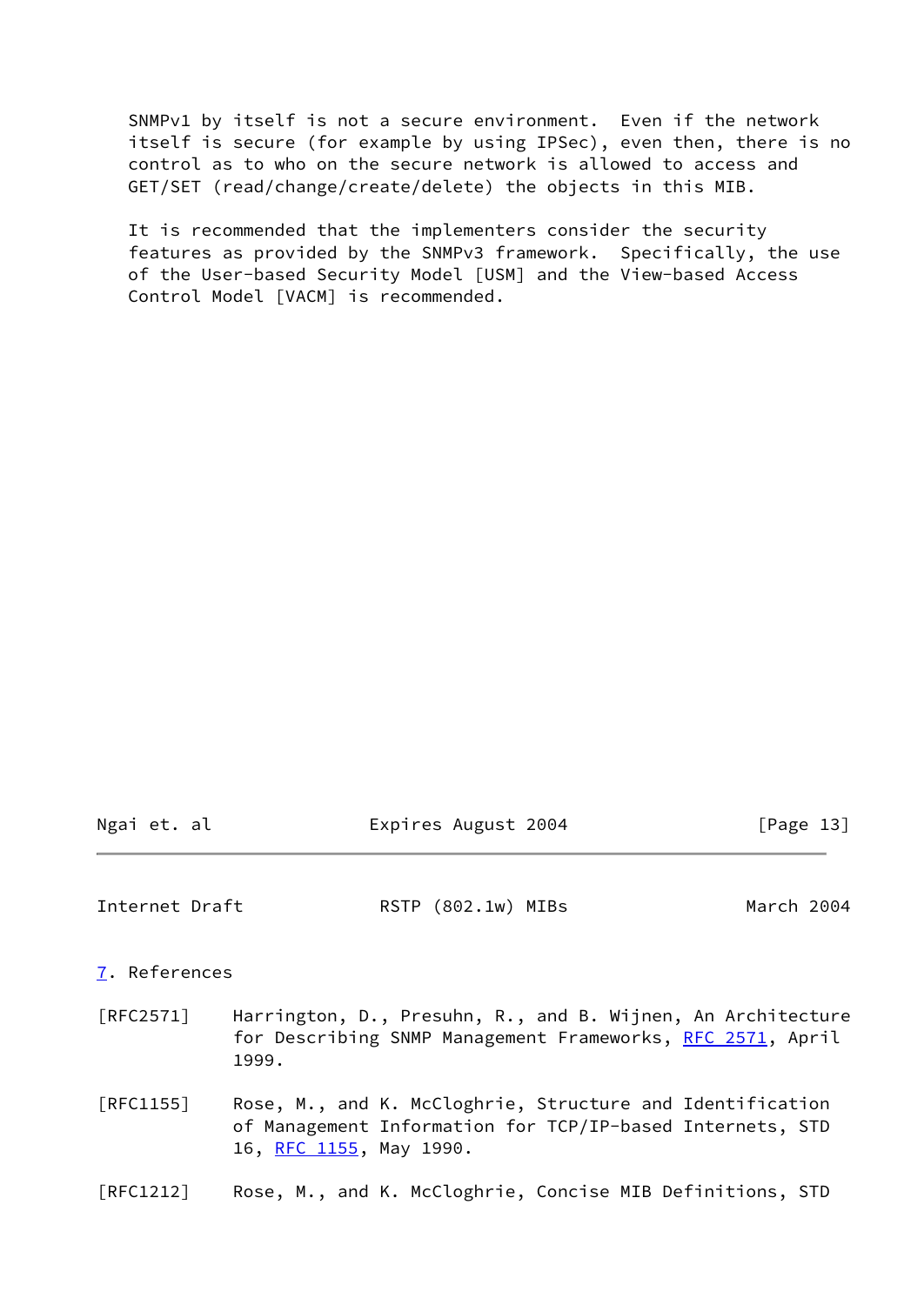16, [RFC 1212](https://datatracker.ietf.org/doc/pdf/rfc1212), March 1991.

- [RFC1215] M. Rose, A Convention for Defining Traps for use with the SNMP, [RFC 1215](https://datatracker.ietf.org/doc/pdf/rfc1215), March 1991.
- [RFC2578] McCloghrie, K., Perkins, D., Schoenwaelder, J., Case, J., Rose, M., and S. Waldbusser, Structure of Management Information Version 2 (SMIv2), STD 58, [RFC 2578](https://datatracker.ietf.org/doc/pdf/rfc2578), April 1999.
- [RFC2579] McCloghrie, K., Perkins, D., Schoenwaelder, J., Case, J., Rose, M., and S. Waldbusser, Textual Conventions for SMIv2, STD 58, [RFC 2579](https://datatracker.ietf.org/doc/pdf/rfc2579), April 1999.
- [RFC2580] McCloghrie, K., Perkins, D., Schoenwaelder, J., Case, J., Rose, M., and S. Waldbusser, Conformance Statements for SMIv2, STD 58, [RFC 2580](https://datatracker.ietf.org/doc/pdf/rfc2580), April 1999.
- [RFC1157] Case, J., Fedor, M., Schoffstall, M., and J. Davin, Simple Network Management Protocol, STD 15, [RFC 1157,](https://datatracker.ietf.org/doc/pdf/rfc1157) May 1990.
- [RFC1901] Case, J., McCloghrie, K., Rose, M., and S. Waldbusser, Introduction to Community-based SNMPv2, [RFC 1901](https://datatracker.ietf.org/doc/pdf/rfc1901), January 1996.
- [RFC1906] Case, J., McCloghrie, K., Rose, M., and S. Waldbusser, Transport Mappings for Version 2 of the Simple Network Management Protocol (SNMPv2), [RFC 1906](https://datatracker.ietf.org/doc/pdf/rfc1906), January 1996.
- [RFC2572] Case, J., Harrington D., Presuhn R., and B. Wijnen, Message Processing and Dispatching for the Simple Network Management Protocol (SNMP), [RFC 2572](https://datatracker.ietf.org/doc/pdf/rfc2572), April 1999.
- [RFC2574] Blumenthal, U., and B. Wijnen, User-based Security Model (USM) for version 3 of the Simple Network Management Protocol (SNMPv3), [RFC 2574](https://datatracker.ietf.org/doc/pdf/rfc2574), April 1999.

| Ngai et. al    | Expires August 2004 | [Page 14]  |
|----------------|---------------------|------------|
|                |                     |            |
| Internet Draft | RSTP (802.1w) MIBs  | March 2004 |

[RFC1905] Case, J., McCloghrie, K., Rose, M., and S. Waldbusser, Protocol Operations for Version 2 of the Simple Network Management Protocol (SNMPv2), [RFC 1905](https://datatracker.ietf.org/doc/pdf/rfc1905), January 1996.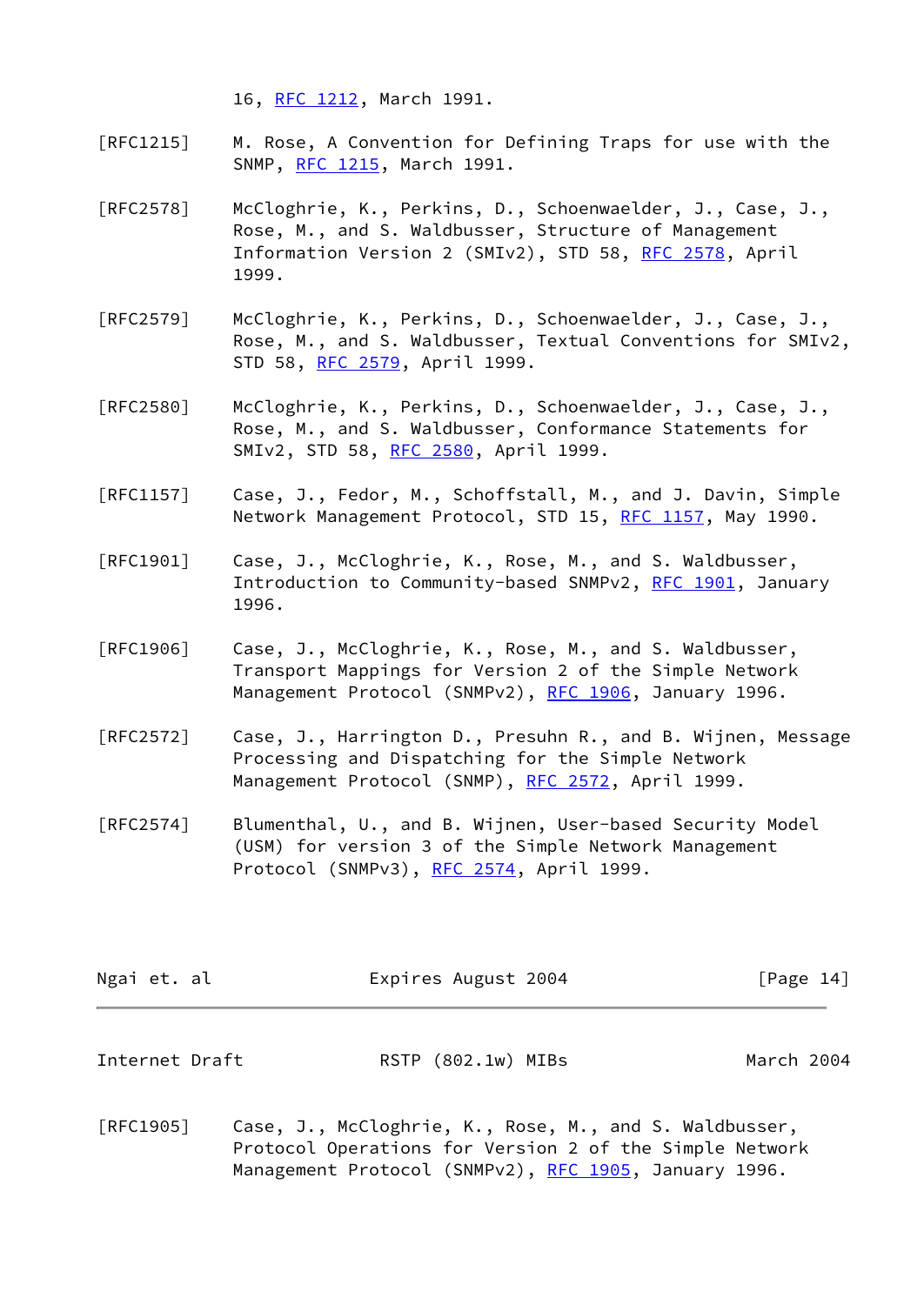- [RFC2573] Levi, D., Meyer, P., and B. Stewart, SNMPv3 Applications, [RFC 2573](https://datatracker.ietf.org/doc/pdf/rfc2573), April 1999.
- [RFC2575] Wijnen, B., Presuhn, R., and K. McCloghrie, View-based Access Control Model (VACM) for the Simple Network Management Protocol (SNMP), [RFC 2575](https://datatracker.ietf.org/doc/pdf/rfc2575), April 1999.
- [RFC2570] Case, J., Mundy, R., Partain, D., and B. Stewart, Introduction to Version 3 of the Internet-standard Network Management Framework, [RFC 2570](https://datatracker.ietf.org/doc/pdf/rfc2570), April 1999.
- [RFC2674] Bell, E., Smith, A., Langille, P., Rijhsinghani, A. and McCloghrie, "Definitions of Managed Objects for Bridges with Traffic Classes, Multicast Filtering and Virtual LAN Extensions", [RFC 2674,](https://datatracker.ietf.org/doc/pdf/rfc2674) August 1999.
- <span id="page-16-3"></span>[802.1D] "Information technology - Telecommunications and information exchange between systems - Local and metropolitan area networks - Common specifications - Part 3: Media Access Control (MAC) Bridges: Revision. This is a revision of ISO/IEC 10038: 1993, 802.1j-1992 and 802.6k- 1992. It incorporates P802.11c, P802.1p and P802.12e." ISO/IEC 15802-3: 1998.
- <span id="page-16-2"></span>[BRIDGEMIB] Decker, E., Langille, P., Rijsinghani, A. and K. McCloghrie, "Definitions of Managed Objects for Bridges", [RFC 1493](https://datatracker.ietf.org/doc/pdf/rfc1493), July 1993.
- <span id="page-16-0"></span>[802.1t] IEEE 802.1t-2001, "(Amendment to IEEE Standard 802.1D) IEEE Standard for Information technology - Telecommunications and information exchange between systems - Local and metropolitan area networks - Common specifications - Part 3: Media Access Control (MAC) Bridges: Technical and Editorial Corrections".
- <span id="page-16-1"></span>[802.1w] IEEE 802.1w-2001, "(Amendment to IEEE Standard 802.1D) IEEE Standard for Information technology--Telecommunications and information exchange between systems--Local and metropolitan area networks--Common Specifications--Part 3: Media Access Control (MAC) Bridges: Rapid Reconfiguation".

Ngai et. al  $Expires$  August 2004 [Page 15]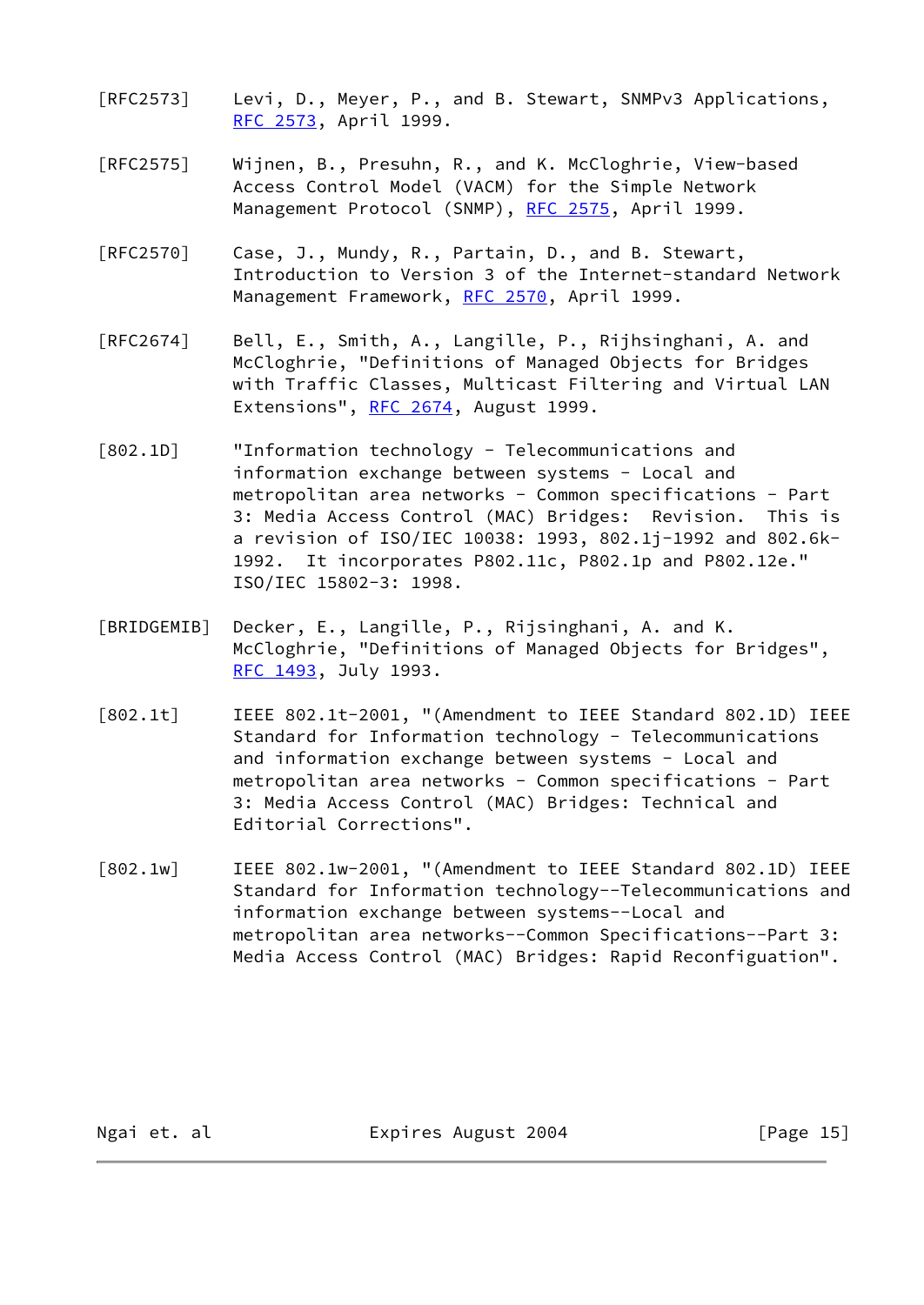<span id="page-17-0"></span>

<span id="page-17-1"></span>[9](#page-17-1). Authors' Addresses

 Les Bell 3Com Europe Limited eCom Centre, Boundary Way Hemel Hempstead Herts. HP2 7YU UK

 Phone: +44 1442 438025 Email: Les\_Bell@3Com.com

 Vivian Ngai Enterasys Networks 2691 South Decker Lake Lane Salt Lake City, UT 84119 USA

 Phone: +1 801 556 5652 Email: vivian\_ngai@acm.org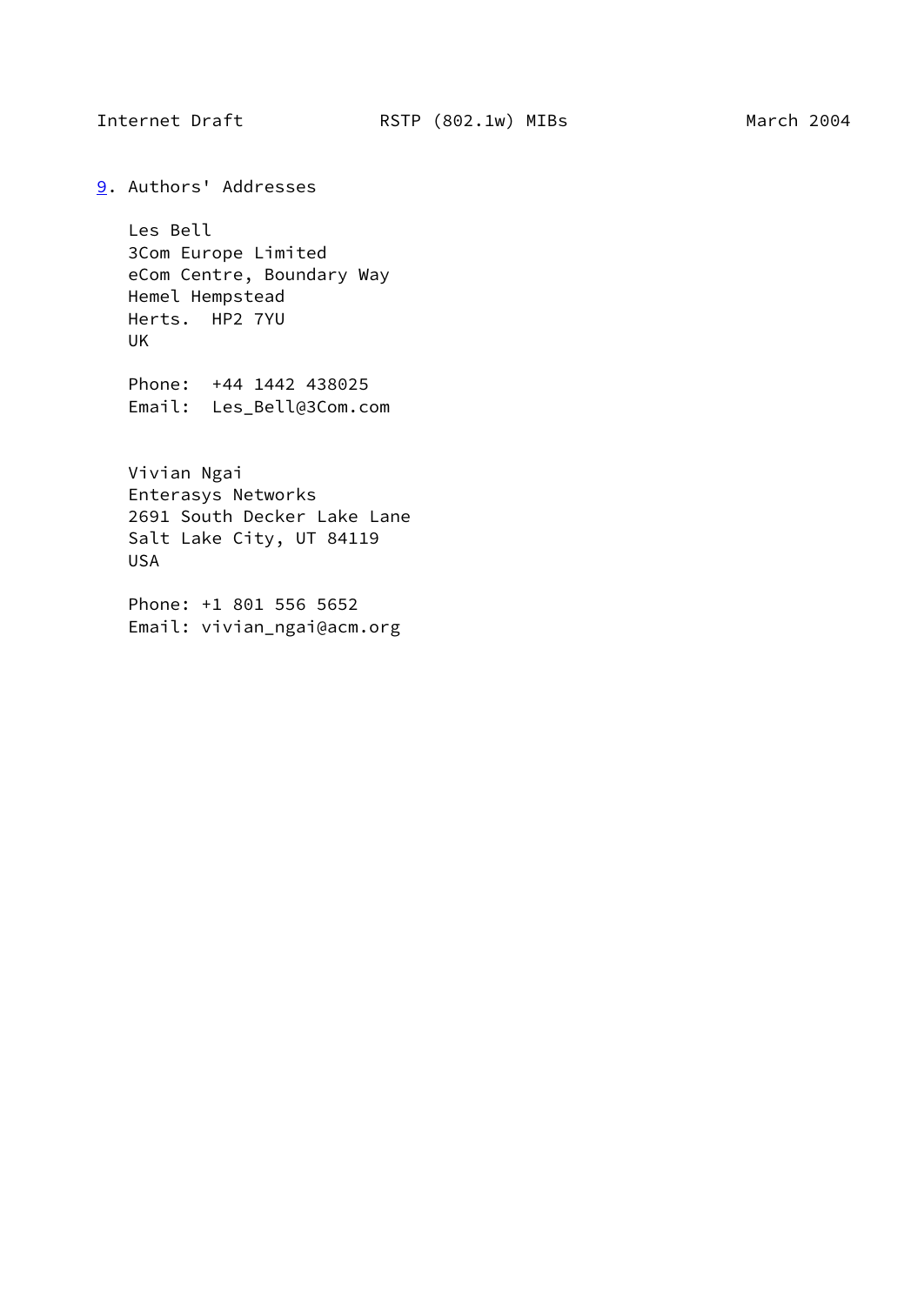<span id="page-18-0"></span>

Internet Draft **RSTP** (802.1w) MIBs March 2004

### [9](#page-17-1). Intellectual Property

 The IETF takes no position regarding the validity or scope of any intellectual property or other rights that might be claimed to pertain to the implementation or use of the technology described in this document or the extent to which any license under such rights might or might not be available; neither does it represent that it has made any effort to identify any such rights. Information on the IETF's procedures with respect to rights in standards-track and standards-related documentation can be found in [BCP-11](https://datatracker.ietf.org/doc/pdf/bcp11). Copies of claims of rights made available for publication and any assurances of licenses to be made available, or the result of an attempt made to obtain a general license or permission for the use of such proprietary rights by implementors or users of this specification can be obtained from the IETF Secretariat.

 The IETF invites any interested party to bring to its attention any copyrights, patents or patent applications, or other proprietary rights which may cover technology that may be required to practice this standard. Please address the information to the IETF Executive Director.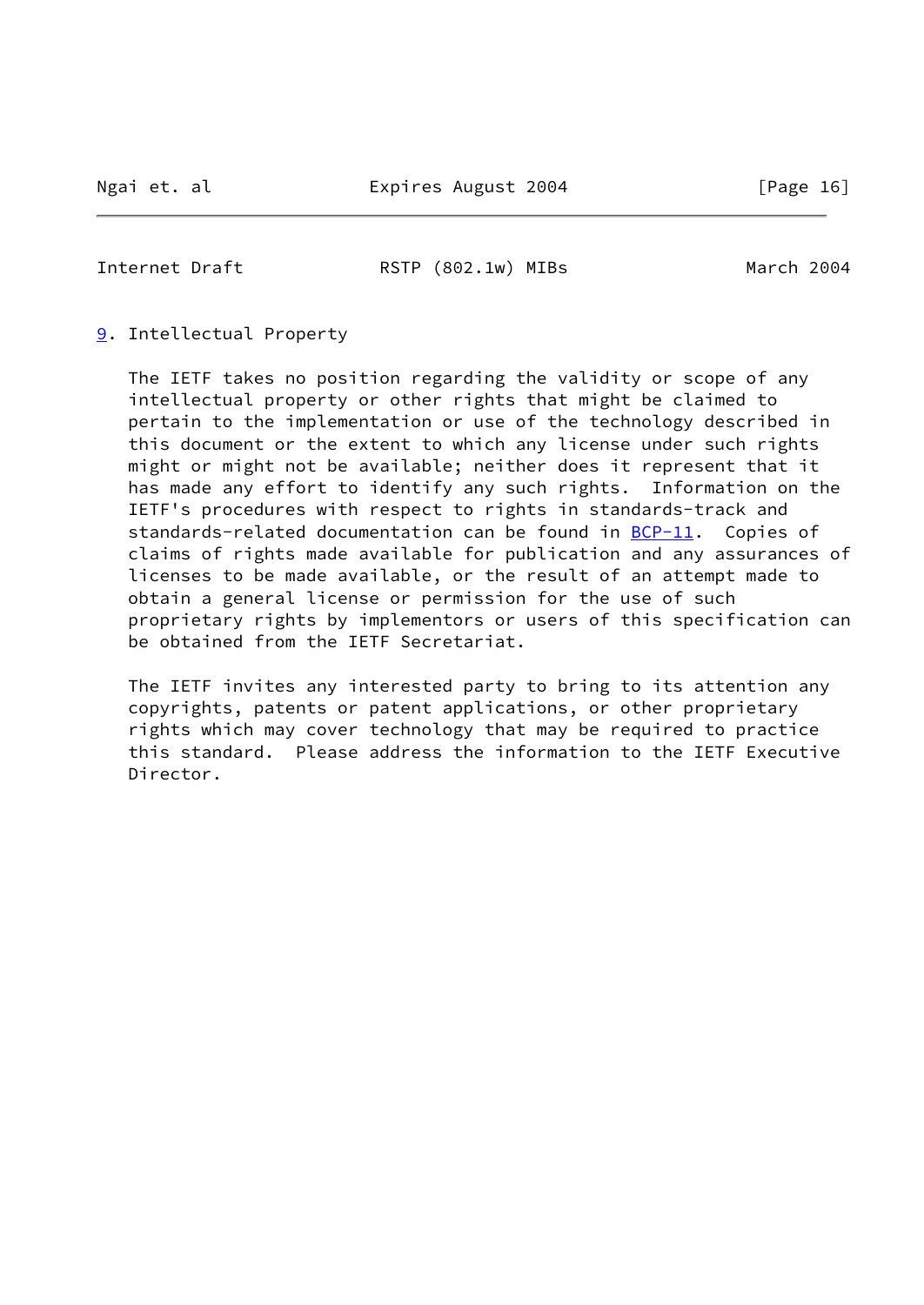Ngai et. al Expires August 2004 [Page 17]

<span id="page-19-1"></span>Internet Draft RSTP (802.1w) MIBs March 2004

#### <span id="page-19-0"></span>[10.](#page-19-0) Full Copyright

Copyright (C) The Internet Society (2004). All Rights Reserved.

 This document and translations of it may be copied and furnished to others, and derivative works that comment on or otherwise explain it or assist in its implementation may be prepared, copied, published and distributed, in whole or in part, without restriction of any kind, provided that the above copyright notice and this paragraph are included on all such copies and derivative works. However, this document itself may not be modified in any way, such as by removing the copyright notice or references to the Internet Society or other Internet organizations, except as needed for the purpose of developing Internet standards in which case the procedures for copyrights defined in the Internet Standards process must be followed, or as required to translate it into languages other than English.

 The limited permissions granted above are perpetual and will not be revoked by the Internet Society or its successors or assigns.

 This document and the information contained herein is provided on an "AS IS" basis and THE INTERNET SOCIETY AND THE INTERNET ENGINEERING TASK FORCE DISCLAIMS ALL WARRANTIES, EXPRESS OR IMPLIED, INCLUDING BUT NOT LIMITED TO ANY WARRANTY THAT THE USE OF THE INFORMATION HEREIN WILL NOT INFRINGE ANY RIGHTS OR ANY IMPLIED WARRANTIES OF MERCHANTABILITY OR FITNESS FOR A PARTICULAR PURPOSE.